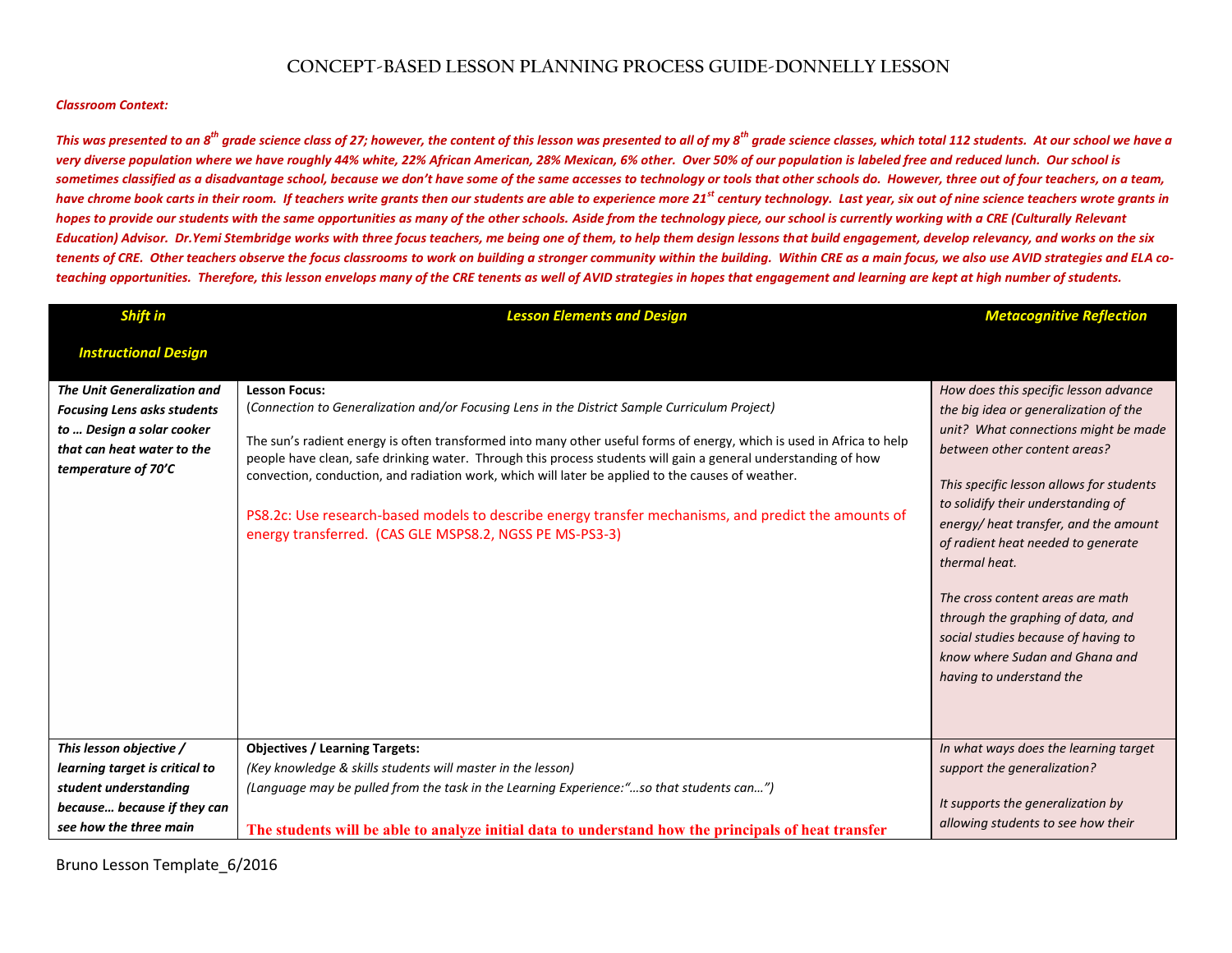| mechanisms of heat transfer                        | work within solar ovens.                                                                                           | initials thoughts and designs worked by                                           |
|----------------------------------------------------|--------------------------------------------------------------------------------------------------------------------|-----------------------------------------------------------------------------------|
| work. Then they will be able                       |                                                                                                                    | analyzing their very own data. It will                                            |
| to have a stronger                                 | "I can" use my initial data to redesign my solar oven so it will heat 100mL of water to 70'C.                      | also help then develop the "why" of                                               |
| knowledge base of radient                          |                                                                                                                    | what their data is telling them about                                             |
|                                                    |                                                                                                                    |                                                                                   |
| energy and how it drives                           |                                                                                                                    | their solar ovens.                                                                |
| temperature changes, which                         |                                                                                                                    |                                                                                   |
| leads to variations in our                         |                                                                                                                    |                                                                                   |
| local and global weather.                          |                                                                                                                    |                                                                                   |
| <b>Instructional strategies</b>                    | <b>Instructional Strategy Menu</b>                                                                                 | Which instructional strategies will                                               |
|                                                    | <b>Gallery Walk</b><br>$\bullet$                                                                                   | foster learning the lesson's skills,                                              |
|                                                    | Give One, Get One                                                                                                  | processes, or content?                                                            |
|                                                    | <b>Think-aloud</b>                                                                                                 |                                                                                   |
|                                                    | <b>Teacher modeling</b>                                                                                            | The following strategies each allow for                                           |
|                                                    | <b>Collaborative groups</b>                                                                                        | students to develop the ability to make                                           |
|                                                    | Teacher/Student generated questions for redesign process.                                                          | objective observations, provide                                                   |
|                                                    |                                                                                                                    | constructive feedback, which is often                                             |
|                                                    |                                                                                                                    | challenging for any student, and to                                               |
|                                                    |                                                                                                                    | work together to create the most                                                  |
|                                                    |                                                                                                                    | effective design to meet the given task.                                          |
|                                                    |                                                                                                                    |                                                                                   |
| In the first 3-7 minutes of the                    | Opening (hook / anticipatory set / lesson launch)                                                                  | In what ways does the chosen strategy                                             |
| lesson, students will look at                      |                                                                                                                    | work toward a larger purpose at the                                               |
| class data showing the                             | <b>ENGAGE</b>                                                                                                      | beginning of the lesson (e.g., engaging                                           |
| highest initial temperatures                       |                                                                                                                    | students, increasing curiosity,                                                   |
| collected during their field                       | Instructional Strategy: Students share out their highest temperature from their initial testing day on 10/11/2016  | stimulating student-generated<br>questions, etc.)?                                |
| work the day before.                               |                                                                                                                    |                                                                                   |
|                                                    | Why is this strategy impactful:                                                                                    | When sharing out data, it allows for                                              |
|                                                    | (In what ways does this strategy move the learner toward meeting the learning target?)                             | students to question why that data                                                |
|                                                    | This drives student curiosity and allows for students to develop questions as to why certain solar ovens achieved  | occurred. It also drives their natural                                            |
|                                                    | specific temperatures.                                                                                             | curiosity because people naturally want                                           |
|                                                    |                                                                                                                    | to understand how specific designs can<br>do a better job than others. That leads |
|                                                    | How does this strategy support meeting the "just-right challenge," or "building relationships," or "creating       | to a instinctual competiveness that                                               |
|                                                    | relevancy," or "fostering disciplinary literacy"?                                                                  | pushes them to do the best job possible.                                          |
|                                                    |                                                                                                                    | When students are driven by a peer                                                |
|                                                    | This strategy allows for me to spark student curiosity and develop questions as to what allowed for certains teams | challenge, they strive to learn what is                                           |
|                                                    | to achieve the their given temperatures.                                                                           | necessary to succeed in the challenge.                                            |
|                                                    |                                                                                                                    |                                                                                   |
| <b>The Learning Experience will</b>                | Learning Experience / Lesson                                                                                       |                                                                                   |
| provide them with the<br>opportunity to learn from |                                                                                                                    |                                                                                   |
|                                                    |                                                                                                                    |                                                                                   |

Bruno Lesson Template\_6/2016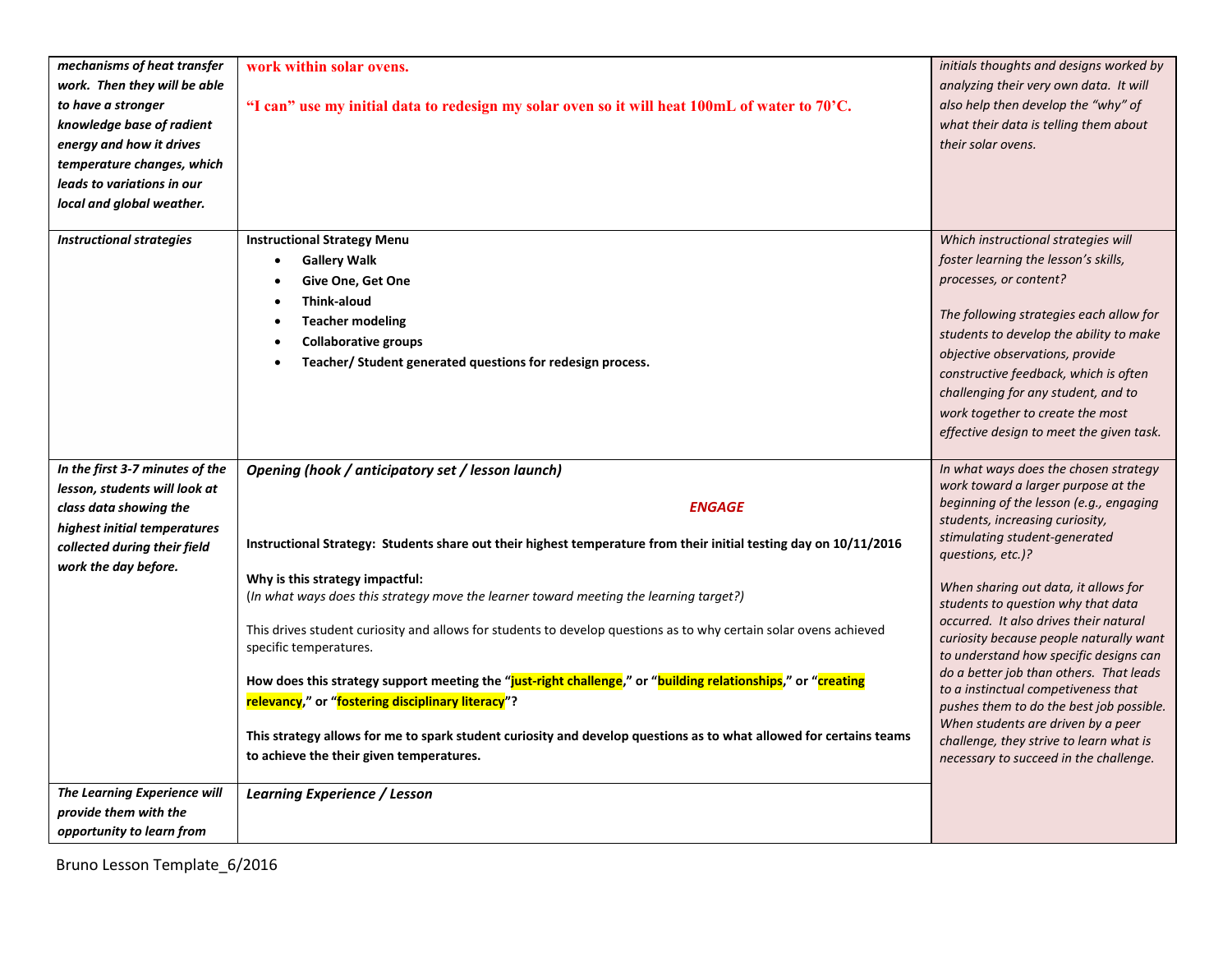| one another while also        | <b>EXPLORE AND EXPLAIN</b>                                                                                                                                                                             | In what ways does the chosen                                                   |
|-------------------------------|--------------------------------------------------------------------------------------------------------------------------------------------------------------------------------------------------------|--------------------------------------------------------------------------------|
| learning through my           |                                                                                                                                                                                                        | strategy(ies) work toward a larger                                             |
| modeling of data analysis. It | Instructional Strategy: Gallery Walk that will feed into the next strategy of Give One, Get One.                                                                                                       | purpose (e.g. increasing collaboration;                                        |
| also gives them the chance to |                                                                                                                                                                                                        | interacting with complex texts;                                                |
| be reflective about their     | Scientific Practices: Obtaining, evaluating, and communicating information. Also engaging in argument from                                                                                             | situating students in real-life, relevant                                      |
| design process and ask        | evidence.                                                                                                                                                                                              | experiences; increasing student agency;                                        |
| questions that lead to        |                                                                                                                                                                                                        | stimulating student discourse; etc.)?                                          |
| effective change.             | <b>Individual Performance Expectations for Gallery Walk:</b>                                                                                                                                           | By allowing students to participate in a                                       |
|                               |                                                                                                                                                                                                        | gallery walk, I wanted them to have a                                          |
|                               | 1. To silently walk around the differently designed solar ovens and make specific observations while                                                                                                   | chance to compare and contrast design                                          |
|                               | recording those observations in their notebooks.                                                                                                                                                       | methods based on the process of heat                                           |
|                               | 2. To develop specific questions about the specifics used on certain solar ovens and why other groups used                                                                                             | transfer and being able to obtain the                                          |
|                               | their design to achieve the ideal temperature of 70'C.                                                                                                                                                 | highest temperature possible. (This is                                         |
|                               |                                                                                                                                                                                                        | based on Hess's Cognitive Rigor Matrix                                         |
|                               | Group Expectations prior to the Give One, Get One:                                                                                                                                                     | for Evaluate DOK 3). The Give One, Get                                         |
|                               |                                                                                                                                                                                                        | One allowed for students to understand                                         |
|                               | 1. Students had to work together to decide which heat transfer process within their solar oven could use                                                                                               | which part of their solar ovens needed                                         |
|                               | modification in order to achieve 70'C.                                                                                                                                                                 | modification and share with their peers                                        |
|                               | 2. As individuals, they had to make a independent decision on how they could modify a specific element of                                                                                              | their thoughts about how to modify<br>their ovens. (Hess's Rigor Matrix:       |
|                               | their solar oven to make it effectively transfer enough heat to warm the water to optimal temperature.                                                                                                 | Understand, DOK 3) Many students get                                           |
|                               |                                                                                                                                                                                                        | blinded when they don't see other ideas                                        |
|                               | <b>Individual Expectations for Give One, Get One:</b>                                                                                                                                                  | or hear other suggestions, and in the                                          |
|                               |                                                                                                                                                                                                        | scientific community scientists tend to                                        |
|                               | 1. Students took their group/own ideas and found a different student from another group to share their                                                                                                 | learn more from others and possibly                                            |
|                               | idea about how they could modify their solar oven, and then the other student would share an idea that                                                                                                 | their mistakes.                                                                |
|                               | could help the initial student.                                                                                                                                                                        |                                                                                |
|                               |                                                                                                                                                                                                        | In what ways does the chosen strategy                                          |
|                               | <b>Explain Portion:</b>                                                                                                                                                                                | cement the learning?                                                           |
|                               |                                                                                                                                                                                                        | These strategies help cement the<br>learning by going their the process,       |
|                               | Teacher lead questioning on their data. Students will briefly review their data to interpret what their<br>1.                                                                                          | seeing their failures, and sharing those                                       |
|                               | results really mean and why the variations existed within their data.                                                                                                                                  | throughout the scientific community so                                         |
|                               | 2. I will model my results and my thinking for the reason why I got the results I did.                                                                                                                 | they can learn from one another. When                                          |
|                               | Then have them briefly discuss the class results, so students can hear others ideas and thoughts and even<br>3.                                                                                        | students can go through the process via                                        |
|                               | challenge one another using evidence.                                                                                                                                                                  | hands-on learning and student lead,                                            |
|                               |                                                                                                                                                                                                        | they're more apt to learn the material                                         |
|                               | Why is this strategy impactful:                                                                                                                                                                        | versus just regurgitating material.                                            |
|                               | (In what ways does this strategy move the learner toward meeting the learning target?)<br>This allows for the learner to move towards more independent work by having them develop their own questions |                                                                                |
|                               | from observations, their own thoughts about modifications after group discussions, and finally allowing for them to                                                                                    | What evidence will show that the                                               |
|                               | see if their modification reflects that of their data. The give one, get one strategy allows for students to receive                                                                                   | strategies impacted student learning?<br>Were the strategies effective through |
|                               | constructive feedback from a different source outside their group. Finally, the class discussions provides the teams                                                                                   | the learning process?                                                          |
|                               | with various explanations they possibly didn't think of. Through all of this work time, students are actively engaging in                                                                              | When students are able to explain what                                         |
|                               | the scientific practices of obtaining, evaluating, and communicating strategies that will lead into redesigning their solar                                                                            |                                                                                |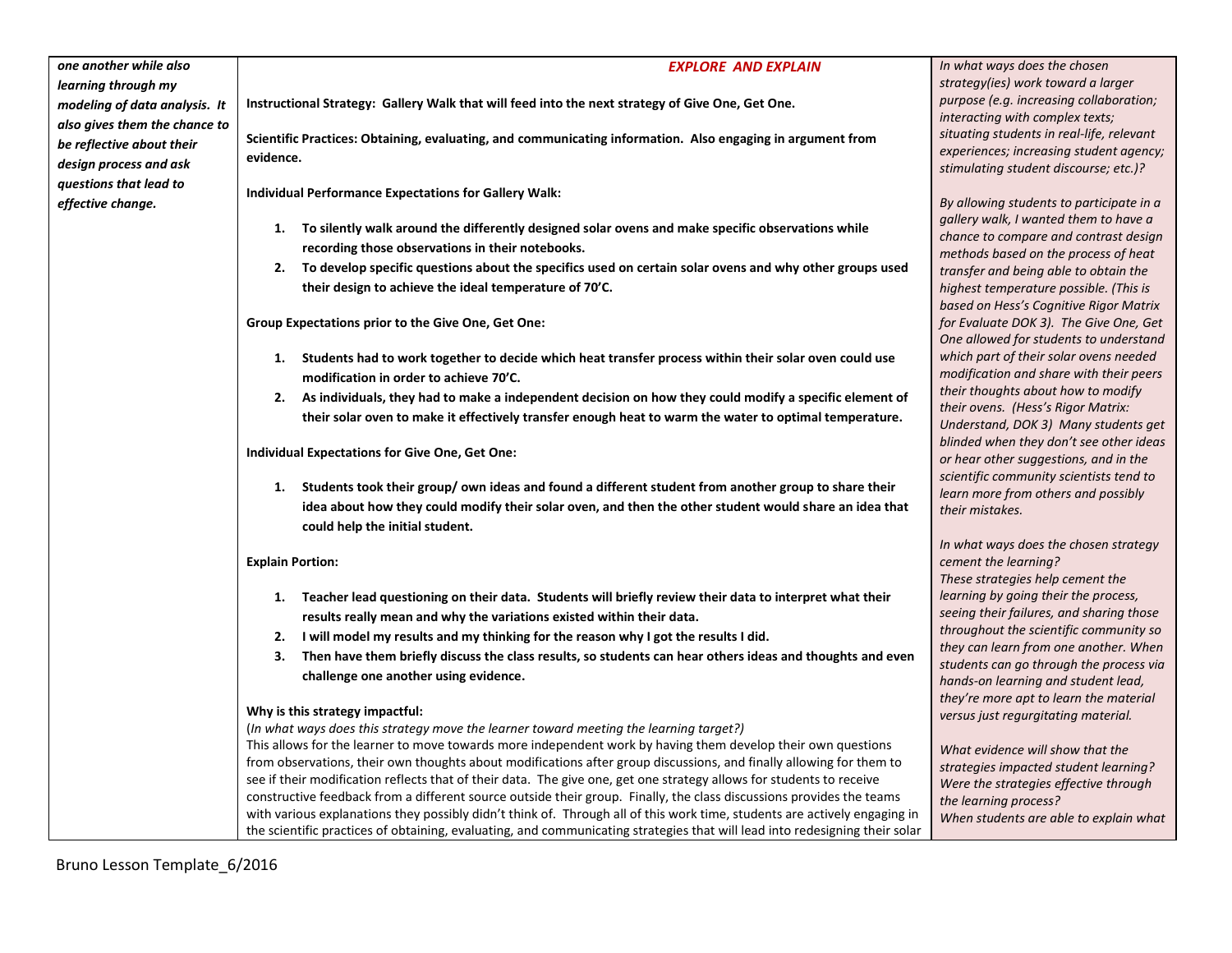| The closing activity reinforces<br>the learning by having them<br>reflect on what worked and<br>what needed modification.<br>Then it allows for them to<br>bring their ideas to fruition. | ovens to solve the problem of being able to pasturize water.<br>How does this strategy support meeting the "just-right challenge," or "building relationships," or "creating<br>relevancy," or "fostering disciplinary literacy"?<br>These strategies provide students with a way to understand the need of scientific communities and how no one<br>scientists solves a problem. It helps them develop the skill set of safe collaboration as well as being able to receive<br>and give constructive feedback.<br>The rigor comes with them evaluating their group's data and determining which part of their solar oven will need<br>modifying in order to effectively transfer heat through the three main transfer mechanisms.<br><b>Closure</b><br><b>EXTEND AND EVALUATE</b><br>Instructional Strategy: Teacher lead questioning, group collaboration, affirmation statements, and redesign time.<br>Scientific Practices: constructing explanations and designing solutions.                                                                                                                                                                                                                                                                                                                                         | their data means in terms of which heat<br>transfer mechanism affected the<br>outcome of their solar oven<br>temperatures is a large piece of<br>evidence that supports that idea of<br>them learning the given concept As<br>students are able to communicate their<br>understanding to other students using<br>strong academic vocabulary as well as<br>sharing it with the adults in the room, it<br>demonstrates their ability to process<br>through the material and apply the<br>learning process throughout the design<br>build.<br>I feel confident that the strategies were<br>effective because students were able to<br>improve their initial designs. They also<br>built working relationships that allowed<br>for them to test each others' ideas<br>without the fear of failing. |
|-------------------------------------------------------------------------------------------------------------------------------------------------------------------------------------------|-----------------------------------------------------------------------------------------------------------------------------------------------------------------------------------------------------------------------------------------------------------------------------------------------------------------------------------------------------------------------------------------------------------------------------------------------------------------------------------------------------------------------------------------------------------------------------------------------------------------------------------------------------------------------------------------------------------------------------------------------------------------------------------------------------------------------------------------------------------------------------------------------------------------------------------------------------------------------------------------------------------------------------------------------------------------------------------------------------------------------------------------------------------------------------------------------------------------------------------------------------------------------------------------------------------------------------|------------------------------------------------------------------------------------------------------------------------------------------------------------------------------------------------------------------------------------------------------------------------------------------------------------------------------------------------------------------------------------------------------------------------------------------------------------------------------------------------------------------------------------------------------------------------------------------------------------------------------------------------------------------------------------------------------------------------------------------------------------------------------------------------|
|                                                                                                                                                                                           | <b>Group Expectations:</b><br>1. Groups will have a final chance to answer their initial predictions of whether or not they were able to get<br>their solar oven temperature to 70'C.<br>Finally, students needed to celebrate their successes by writing an affirmation statement about what<br>2.<br>worked in their solar oven.<br>Once students have completed their reflections they will work together to finish their redesigns.<br>3.<br>Why is this strategy impactful:<br>(In what ways does this strategy move the learner toward meeting the learning target?)<br>This strategy was effective because it made them look at what worked on their solar oven and celebrate those<br>successes. It also made them think about what didn't work so they focused their thinking on those specific areas<br>instead of wasting time once the redesign process started.<br>It gives the students the opportunity to create new ideas from initial data and collaboration. It also develops the skill<br>of having to work with a group to develop a concensus, which isn't always easy when you don't necessarily agree with<br>the final design.<br>How does this strategy support meeting the "just-right challenge," or "building relationships," or "creating<br>relevancy," or "fostering disciplinary literacy"? |                                                                                                                                                                                                                                                                                                                                                                                                                                                                                                                                                                                                                                                                                                                                                                                                |
|                                                                                                                                                                                           | Being able to effectively communicate their ideas through the process of reflection and collaboration. They also<br>need to be able to identify and reference areas of need from their physical model in order to make specific and                                                                                                                                                                                                                                                                                                                                                                                                                                                                                                                                                                                                                                                                                                                                                                                                                                                                                                                                                                                                                                                                                         |                                                                                                                                                                                                                                                                                                                                                                                                                                                                                                                                                                                                                                                                                                                                                                                                |

Bruno Lesson Template\_6/2016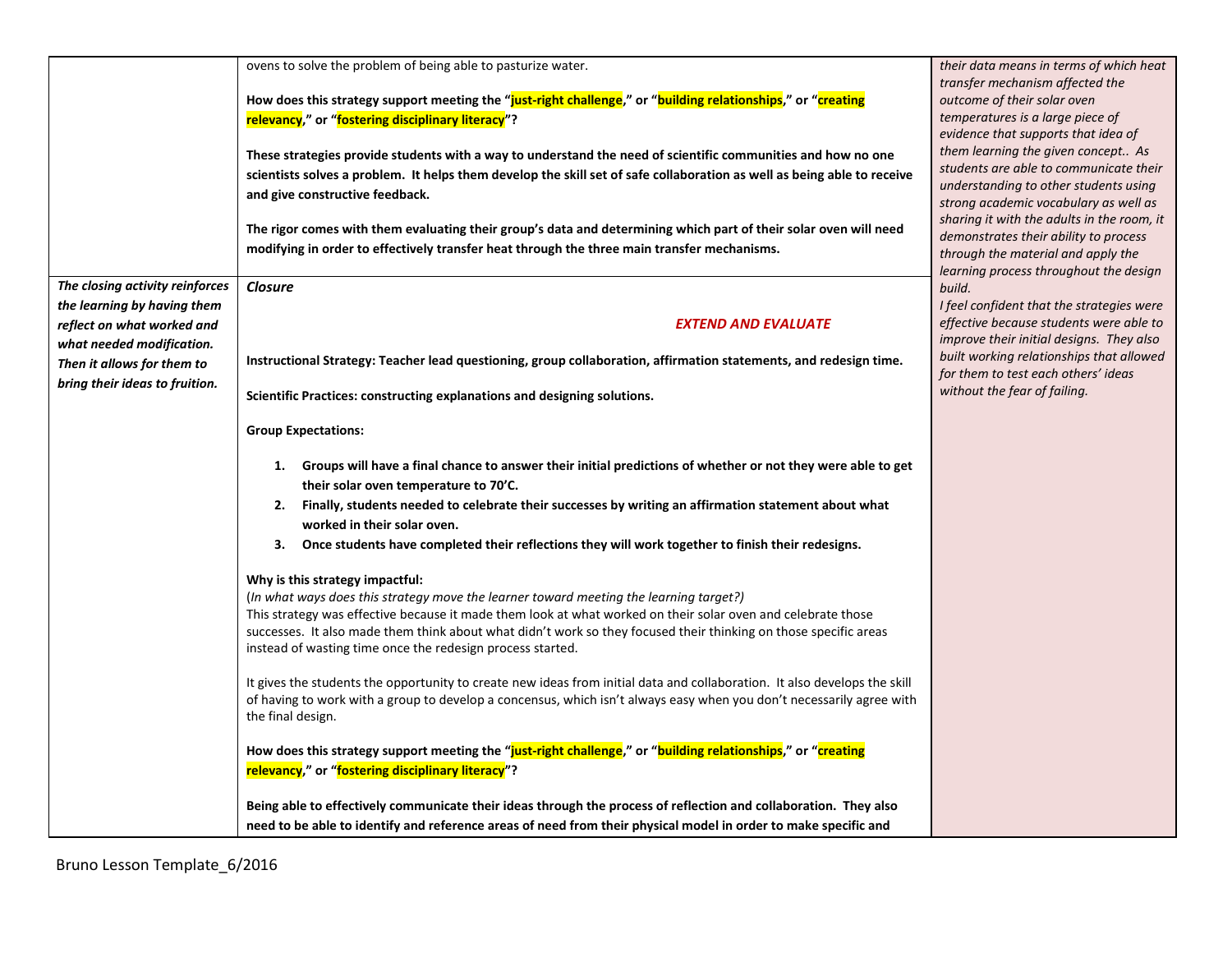|                                     | focused modifications.                                                                                                                                                                 |                                                                                                                       |
|-------------------------------------|----------------------------------------------------------------------------------------------------------------------------------------------------------------------------------------|-----------------------------------------------------------------------------------------------------------------------|
|                                     |                                                                                                                                                                                        |                                                                                                                       |
| <b>Technological resources that</b> | <b>Technological Resource and application:</b>                                                                                                                                         | How will my students and I strategically                                                                              |
| will support student learning       |                                                                                                                                                                                        | use technology resources to enhance                                                                                   |
| and move students toward            | Students will need access to their digital data on the Google drive and an internet connection as well as their                                                                        | the learning experience (and support                                                                                  |
| the learning target.                | observational data from their notebooks.                                                                                                                                               | "meetingthe just-right challenge,"                                                                                    |
|                                     | They will also need materials to complete their redesign.                                                                                                                              | "building relationships," "creating<br>relevancy," and/or "fostering<br>disciplinary literacy")?                      |
|                                     | How: In what ways does this chosen resource support meeting the "just-right challenge," or "building<br>relationships," or "creating relevancy," or "fostering disciplinary literacy"? | My students had access to digital<br>probes and access to Vernier Graphing<br>Analysis app, which allowed for them to |
|                                     | Having access to their data helps them connect the meanings of their data to their redesign.                                                                                           | save their data to their Google Drive so<br>they could analyze it the next day. This                                  |
|                                     |                                                                                                                                                                                        | was very helpful because not all<br>students recorded their data In their                                             |
|                                     |                                                                                                                                                                                        | notebook. It also gave them access to                                                                                 |
|                                     |                                                                                                                                                                                        | $21st$ Century tools working in real time,                                                                            |
|                                     |                                                                                                                                                                                        | which is more relevant to today's jobs                                                                                |
|                                     |                                                                                                                                                                                        | as compared to using simplistic tools                                                                                 |
|                                     |                                                                                                                                                                                        | such as a alcohol thermometers.                                                                                       |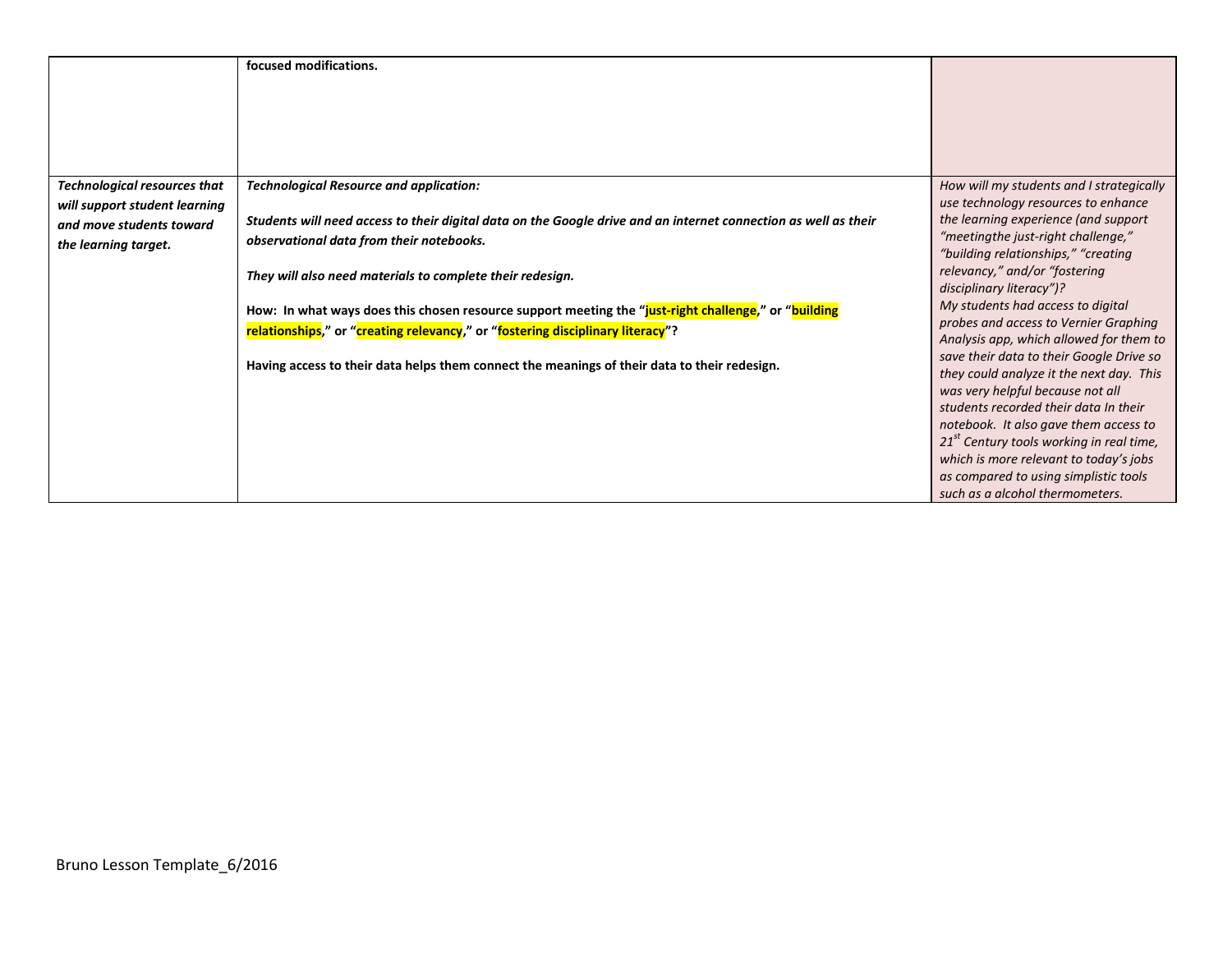| Formative assessment will be  | <b>Formative Assessment</b>                                                                                         | What "indicators of success" will show     |
|-------------------------------|---------------------------------------------------------------------------------------------------------------------|--------------------------------------------|
|                               |                                                                                                                     |                                            |
| a quick Check for             |                                                                                                                     | that the stiudents are gaining mastery?    |
| <b>Understanding in which</b> | Formative Assessment tool/method: This will come the following day when students retest their solar ovens to see if |                                            |
| students will demonstrate     | their modifications allowed for them to success warm water to 70'C.                                                 | Indicators of success for me where         |
| they are or are not on track. |                                                                                                                     | seeing them collaborate as to which        |
|                               | They will also write a CER on Monday to demonstrate their understanding of how heat transfer successfully worked    | part of their solar oven needed            |
|                               | within their solar ovens.                                                                                           | modification because it wasn't             |
|                               |                                                                                                                     | effectively transferring heat to the       |
|                               |                                                                                                                     | water. Other indicators of success         |
|                               | Learning indicators of success:                                                                                     | where the use of academic vocabulary.      |
|                               | (What evidence will show that the learner is moving toward mastery of the learning target?)                         | I was observed that day by a group of      |
|                               | For me the learning indicators of success is when the students can tell me which areas of heat transfer are at work | teachers, and they shared about            |
|                               | within their solar ovens.                                                                                           | students using their notebooks to          |
|                               |                                                                                                                     | review their initial designs. They were    |
|                               |                                                                                                                     | able to tell the other teachers which      |
|                               |                                                                                                                     | modifications were more important          |
|                               |                                                                                                                     | than others, and they were able to         |
|                               |                                                                                                                     | explain why they thought their initial     |
|                               |                                                                                                                     | design didn't work as well as it could've. |
|                               |                                                                                                                     |                                            |
|                               |                                                                                                                     |                                            |
|                               |                                                                                                                     |                                            |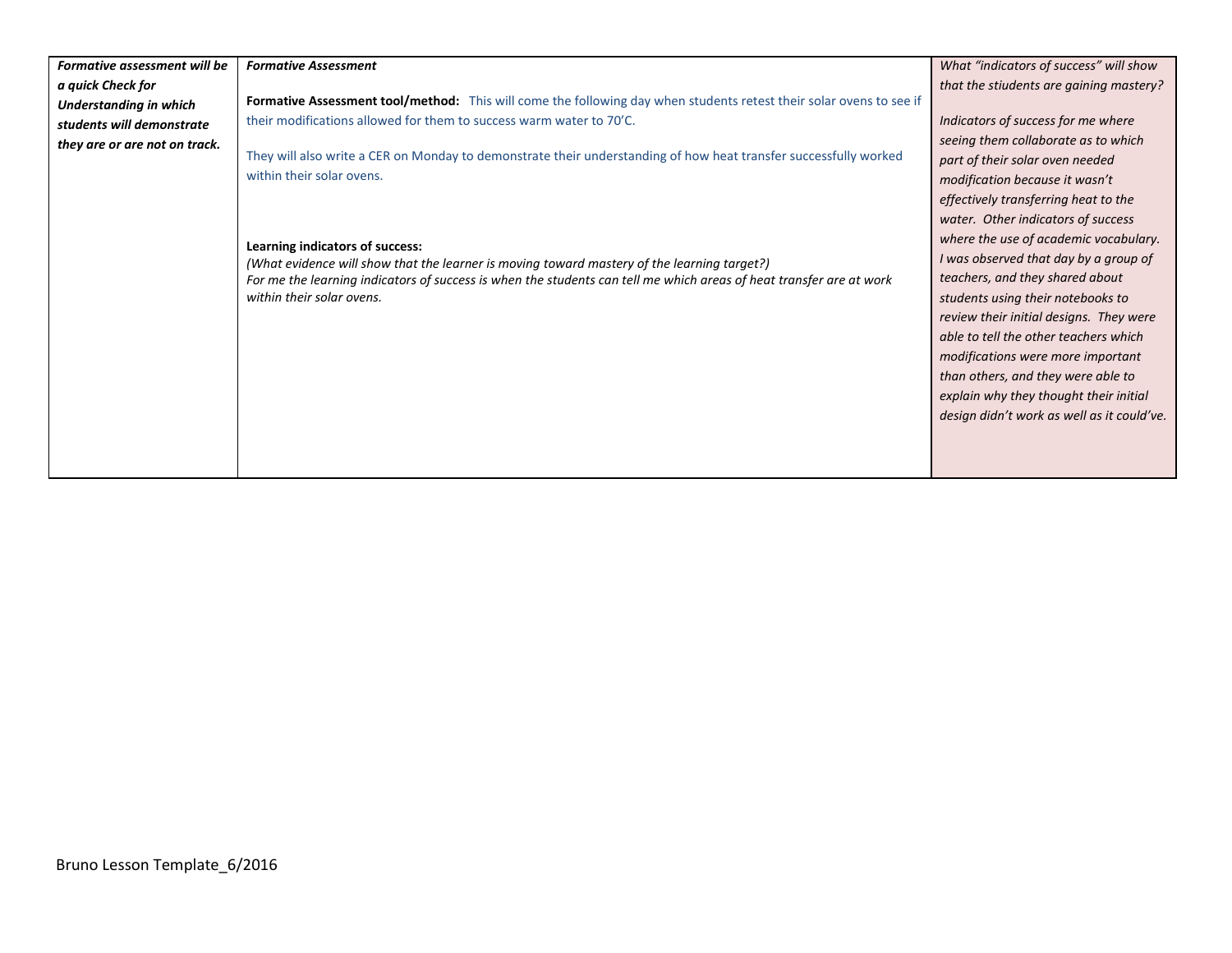**Reflection**: (What are the *strengths in the lesson plan? What changes would I make in the lesson plan for next time*?)

**I felt my strengths in this lesson were the ability to allow for students to learn from one another**. I tried to remove myself from the teaching role and more into the facilitator role, so this became a more student-centered experience. I also felt as if I didn't really have an opportunity to help them understand what their data was saying, but when it came to the classroom discussions students were very aware as to why some of the variations existed. However, most understandings came from the clear limitations they encountered such as cloud coverage, inability to trap the heat, and either lack of proper reflection or absorption within their ovens. They weren't able to fully connect as to which heat transfer mechanism was key to making their ovens more effective. However, they knew how explain it using words or phrases such as "trapping the heat" or "this area isn't getting hot enough to heat up the water". So in general they knew what was happening, they weren't always able to use the academic vocabulary to describe the process. One of the areas I hope to improve in are to better prepare them in interpreting data from a graph or data table and being able to explain what the data really mean.

## *Participant reflections (questions in bold were projected on the screen and asked of all participants):*

- **1. Did your solar oven reach the ideal temperature of 70'C?**
- **2. Why or why not?**
- **3. Write an affirmation statement stating what worked.**

**Based on the last statement, many students felt that writing an affirmation statement was ineffective, because why should they celebrate failure? However, I tried to explain to them that if their solar oven showed temperature increase then some heat transfer process was working, and they should celebrate that. Some students tried to think of what worked well, but I feel that many teachers have unconsciously guided students in what they were doing wrong versus what they were doing right. Though it pushed their thinking limits outside the box, so they could actually see what worked for them or other students and they could focus on other areas of need when doing the redesign.** 

**Connection to Performance Goal**: (*What did I do in this lesson that gives evidence or may be used as an artifact for my professional growth plan?)*

As for my professional growth plan, they were starting to develop logical arguments from evidence, whether is was between the group or class. They were able to question one another and **challenge their classmate's responses pushing their thinking to critical level.**

**Student Feedback**: (*What did students say about the lesson? Did they find it engaging, interesting, appropriately challenging? Did their feedback confirm my own perception of the the lesson?)* Based on what the teachers shared during the debrief by quoting student responses, I would say students were more actively engaged in this type of lesson because they had to produce an **end product that others saw. They felt accountable because they wanted to do better than their classmates. When students are more involved with their learning, they are more willing to strive for success and endure struggle. Failure is more acceptable because they process it differently than being feed the material and then failing a test. I'm always harder on myself, but the students wanted to keep going until they were able to heat the water to 70'C. For me, that affirmed that they valued they learning experience because they wanted to go until they get it right.**